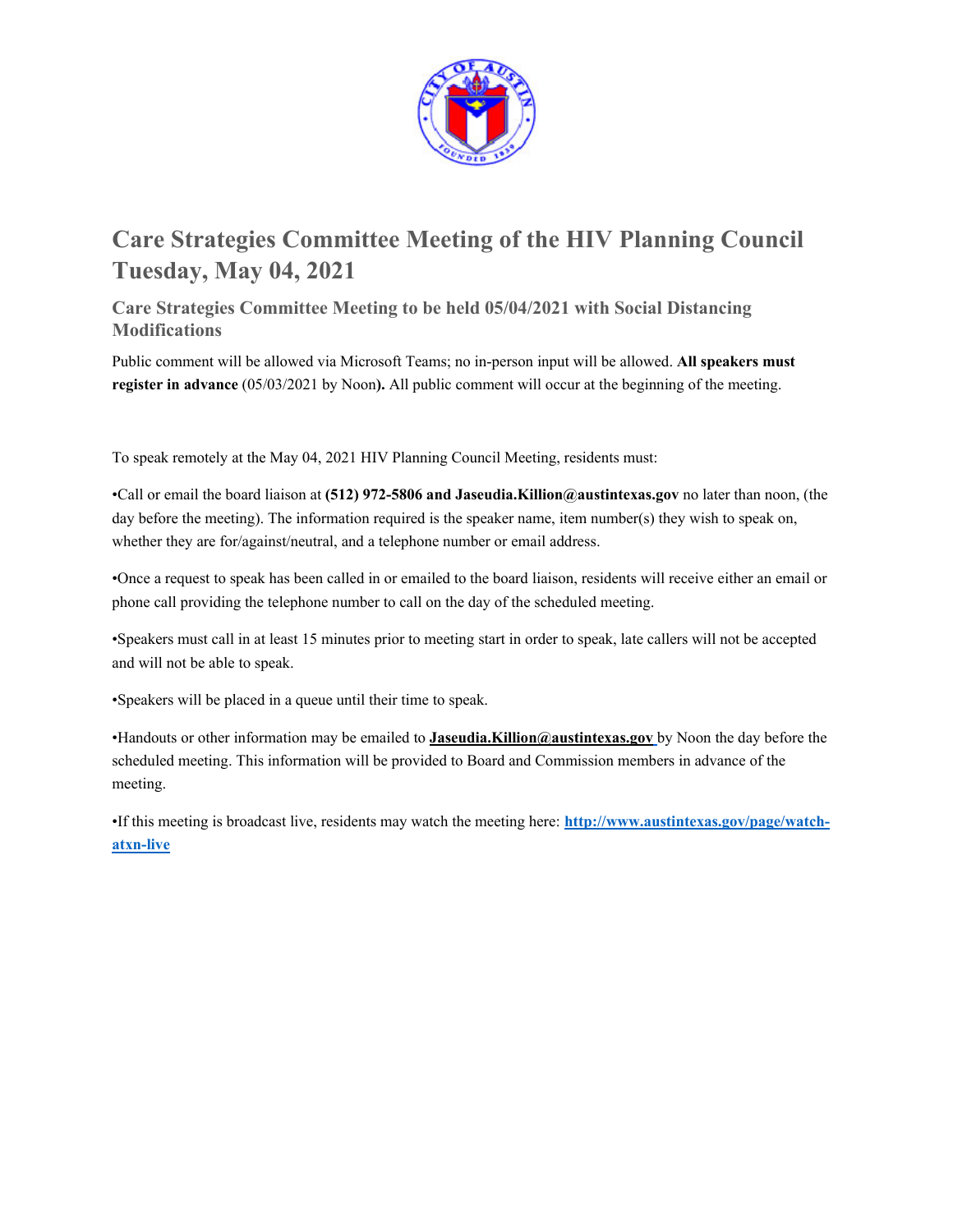

## **Versión en español a continuación.**

# Reunión del **Care Strategies Committee Meeting of the HIV Planning Council**

# FECHA de la reunion ( **Tuesday, May 04, 2021**)

La junta se llevará con modificaciones de distanciamiento social

Se permitirán comentarios públicos por teléfono; no se permitirá ninguna entrada en persona. Todos los oradores deben registrarse con anticipación (**05/03/2021** antes del mediodía). Todos los comentarios públicos se producirán al comienzo de la reunión.

Para hablar de forma remota en la reunión, los miembros del público deben:

• Llame o envíe un correo electrónico al enlace de la junta en **(512) 972-5806 and Jaseudia.Killion@austintexas.gov** a más tardar al mediodía (el día antes de la reunión). La información requerida es el nombre del orador, los números de artículo sobre los que desean hablar, si están a favor / en contra / neutrales, y un número de teléfono o dirección de correo electrónico.

• Una vez que se haya llamado o enviado por correo electrónico una solicitud para hablar al enlace de la junta, los residentes recibirán un correo electrónico o una llamada telefónica con el número de teléfono para llamar el día de la reunión programada.

• Los oradores deben llamar al menos 15 minutos antes del inicio de la reunión para poder hablar, no se aceptarán personas que llamen tarde y no podrán hablar.

• Los oradores se colocarán en una fila hasta que llegue el momento de hablar.

• Los folletos u otra información pueden enviarse por correo electrónico a **Jaseudia.Killion@austintexas.gov** antes del mediodía del día anterior a la reunión programada. Esta información se proporcionará a los miembros de la Junta y la Comisión antes de la reunión.

• Si esta reunión se transmite en vivo, los residentes pueden ver la reunión aquí: http://www.austintexas.gov/page/watch-atxn-live